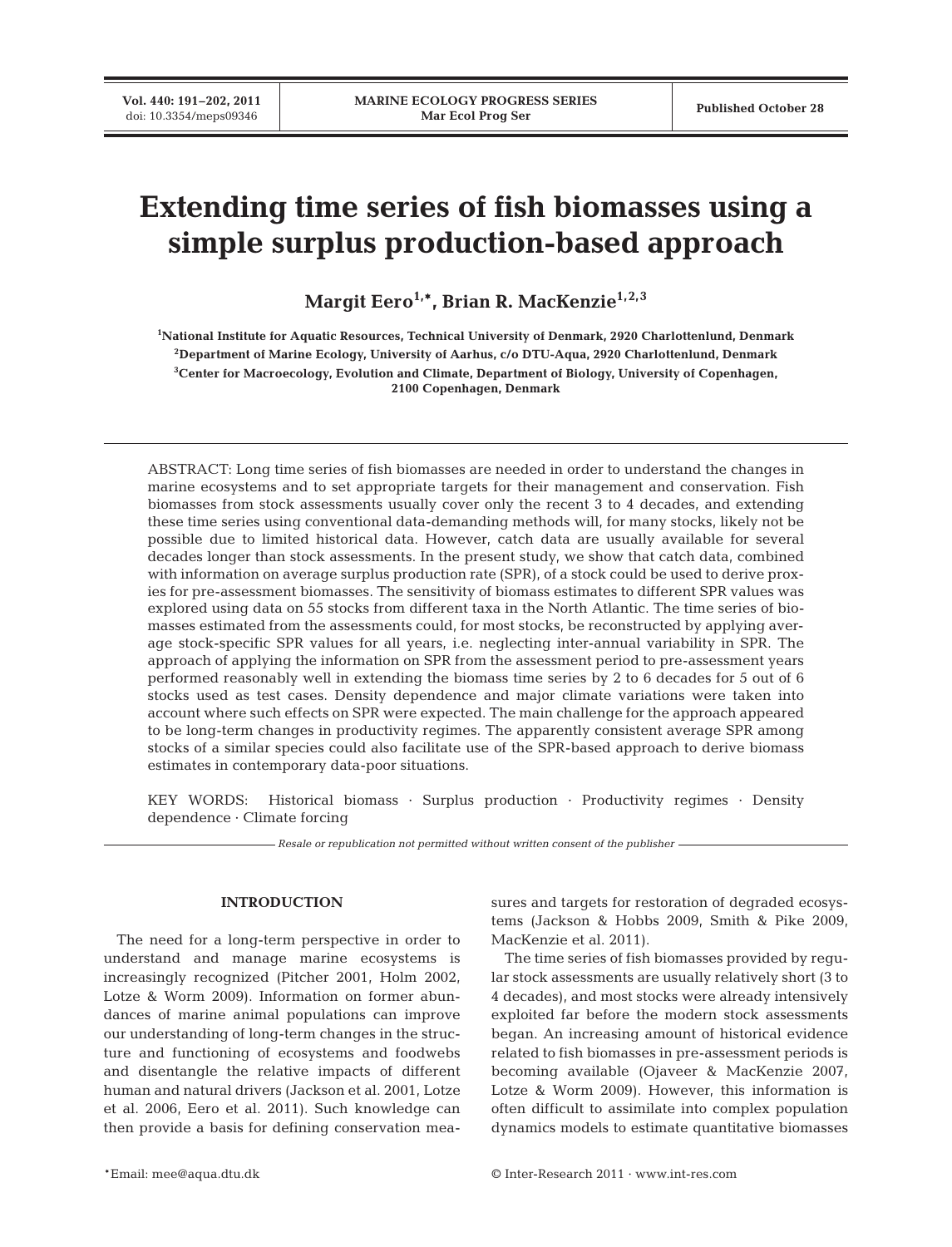(Alexander et al. 2009). This is partly because historical data on some key fisheries variables (e.g. fishing effort) are often absent or fragmentary and influenced by technological developments (Engelhard 2008), whose effects are difficult to quantify (Ward & Hindmarsh 2007). Age or size compositions of historical catches are rarely known and fisheriesindependent data from research surveys are only in a few cases available for longer time periods than those covered by modern stock assessments (Cardinale et al. 2009). Snap-shots of historical biomasses have in several cases been estimated (Rosenberg et al. 2005, Poulsen et al. 2007); however, the examples where the annual time series from the assessments have been extended are still relatively few.

Systematic catch data are, for most stocks, available dating back to the 1950s or 1900s, i.e. several decades longer than the biomasses from stock assessments. In the present study, we investigate whether this catch information could be translated into quantitative biomasses using information on the average stock-specific surplus production rate (SPR). The approach uses concepts from classical surplus production modelling, which has previously been used with different modifications to reconstruct historical biomasses (Baker & Claphan 2004, Rose 2004). The principal difference in our approach is that it does not involve any model fitting, but instead applies empirical knowledge of SPR to pre-assessment years. We first explore the overall level and temporal variability in the SPR of 55 stocks of different species in the North Atlantic, and investigate the sensitivity of biomass estimates to different SPR values. In a second step, we apply the SPR-based approach to back calculate 2 to 6 decades of pre-assessment biomasses for 6 populations, used as test cases. The results are compared with independent analytical biomass hindcasts available for these stocks.

## **METHODS**

#### **Data**

We used data on catches, total stock biomasses and fishing mortalities of 55 stocks in the northeast Atlantic, which included 11 cod stocks, 15 stocks of other gadids, 14 flatfish, and 15 stocks of small pelagics. The data were extracted from ICES (International Council for Exploration of the Sea) stock assessment reports (see Tables S1 & S2 in Supplement 1 at [www.](http://www.int-res.com/articles/suppl/m440p191_supp.pdf) [int-res.com/articles/m440p191\\_supp.pdf](http://www.int-res.com/articles/suppl/m440p191_supp.pdf) for the list of stocks). All the stocks included in the analyses

were assessed in the reports using analytical agebased assessment methods based on standard virtual population analysis techniques. The assessment data were supplemented by historical hindcasts for Northeast Arctic cod (Hylen 2002), Norwegian springspawning herring (Toresen & Østvedt 2000), cod and whiting in the North Sea (Pope & Macer 1996**<sup>1</sup>** ), Eastern Baltic cod (Eero et al. 2007) and plaice in the North Sea (Rijnsdorp & Millner 1996**<sup>1</sup>** ). Some calibrations were made to the historical data, as described in Supplement 1.

## **SPR and changes in productivity over time**

For each stock, we calculated a time series of surplus (net) production (SP), which was defined as:

$$
SP_{y} = B_{y+1} - B_{y} + C_{y}
$$
 (1)

where  $B_y$ ,  $SP_y$  and  $C_y$  are the stock biomass, net production and catch in a year *y*, respectively (Walters et al. 2008). Surplus production rate (SPR) in a year *y* was calculated as SP per unit of biomass:

$$
SPR_{y} = \frac{B_{y+1} - B_{y} + C_{y}}{B_{y}}
$$
 (2)

Sequential *t*-test analysis of regime shifts (STARS, Rodionov 2004) was applied on a time series of SPR for each stock, in order to identify significant changes in SPR over time. The settings used in the analyses were a 10 yr data window, a significance value of 0.05, and a Huber range of 1.0. The shifts detected in the end of the time series, where a potential new regime consisted of less than 5 most recent data points, were neglected. For the purpose of this study, we do not focus on the shifts in productivity as such and their possible drivers, but the productivity changes are only addressed in relation to the approach to back-calculate biomasses based on average SPRs.

#### **Back-calculating biomass using catches and SPR**

Rearranging Eq. (2) allows back-calculating biomass in each year *y* from annual catches and SPR:

$$
B_{y} = \frac{B_{y+1} + C_{y}}{1 + \text{SPR}_{y}}
$$
(3)

**<sup>1</sup>** Data available at Pinnegar J (ed) North Sea Demersal Fish. In: Starkey DJ, Nicholls JH (comp.) Shifting Baselines: IN-COFISH WP2 Data Pages. www.hull.ac.uk/incofish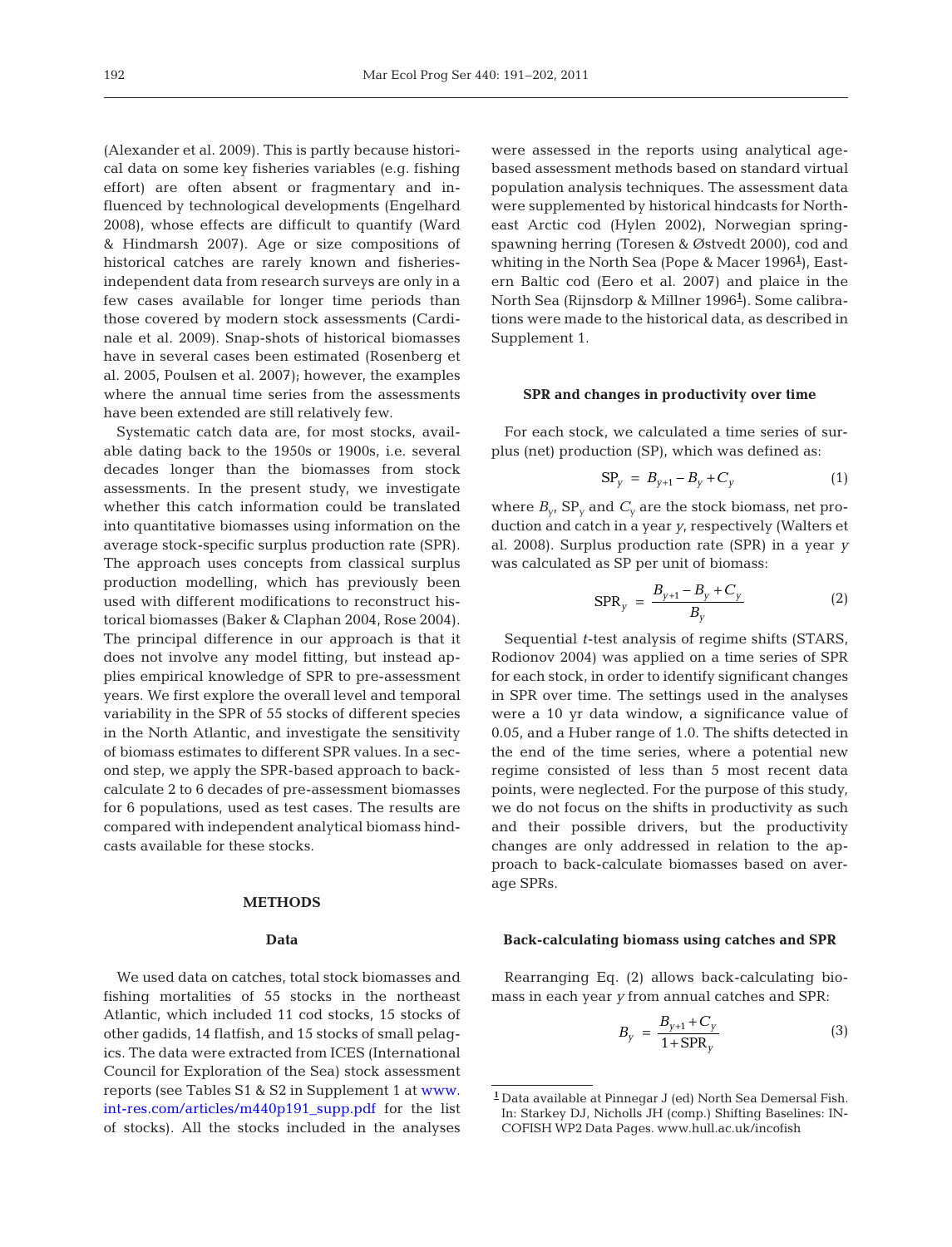For the purpose of this paper, we hypothesise that replacing the annual SPR*<sup>y</sup>* values in Eq. (3) with a long-term average does not compromise the biomass dynamics of a stock. To test this hypothesis, we explored the sensitivity of biomass estimates to different SPR values. Altogether, 5 different options for SPR were applied for each stock:

(i) mean SPR value observed during the time period covered by ICES assessment (SPRm)

(ii) median of the observed SPR values  $(SPR_{med})$ 

(iii) first interquartile of the observed SPR values  $(SPR_{i01})$ 

(iv) third interquartile of the observed SPR values  $(SPR<sub>i\alpha3</sub>)$ 

(v) a random SPR value  $(SPR_{rs})$  was applied for each year, sampled (without replacement) from the values observed for a particular stock. For this option, 1000 replicates of biomass time series were calculated.

The simulated biomass time series  $(B_{sim})$ , obtained using annual catches and the different options for SPR values (i to v) were subsequently compared with the original biomasses from the assessments  $(B_{obs})$ . This was done as follows:

(1) For each year, calculation of the proportional difference (dB) between  $B_{sim}$  and  $B_{obs}$ . For years, when  $B_{sim}$  was higher than  $B_{obs}$ , the difference was represented by  $dB = 1 - B_{obs} \times B_{sim}^{-1}$ ; for years, when  $B_{sim}$  was lower than  $B_{obs}$ , the difference became  $dB = -(1 - B_{\text{sim}} \times B_{\text{obs}}^{-1}).$ 

(2) Correlation of the time series of  $B_{sim}$  with  $B_{obs}$ , using Spearman's rank-based measure of association.

#### **Application of the SPR-based approach**

For 6 selected stocks, the biomass time series from the ICES assessments were extended for 2 to 6 decades, using the stock-specific  $SPR<sub>m</sub>$  observed during the assessment period. The 6 stocks used were cod, whiting and plaice in the North Sea, Northeast Arctic cod, Eastern Baltic cod and Norwegian springspawning herring. These stocks were chosen as test cases because biomass hindcasts, based on similar methods as used in the ICES assessments, were available for these stocks, which allowed validating our SPR-based estimates. Therefore, the time period for which the pre-assessment biomasses were backcalculated was determined by the length of the time series covered by these hindcasts. The purpose of back-calculating pre-assessment biomasses of these stocks is thus not to produce alternative estimates to those available from the literature, but to investigate the performance of the SPR-based approach to esti-

Table 1. Mean values  $(\pm SE)$  of surplus production rate  $(SPR<sub>m</sub>)$  applied for back-calculating historical biomasses of the 6 selected stocks. The year ranges show the time period when a particular  $SPR<sub>m</sub>$  was observed (period of observation) and the period for which it was applied in the present study (period of application). For cod-arct and her-noss, two biomass back-calculations were perfomed, using  $SPR<sub>m</sub>$  values from different time-periods. Cod-arct: North-east Arctic cod; Cod-nsea: North Sea cod; Cod-2532: Eastern Baltic cod; Her-noss: Norwegian spring-spawning herring; Ple-nsea: North Sea plaice; Whg-nsea: North Sea whiting

| <b>Stock</b>                   | $SPR_m \pm SE$  | Period of<br>observation | Period of<br>application |
|--------------------------------|-----------------|--------------------------|--------------------------|
| Cod-arct                       | $0.36 + 0.04$   | 1946-2007                | 1900-1945                |
|                                | $0.13 \pm 0.15$ | 1946-1949                | 1900-1945                |
| Cod-nsea                       | $0.42 \pm 0.08$ | 1963-2007                | 1921-1962                |
| $Cod - 2532$                   | $0.39 + 0.05$   | 1966-2007                | 1946-1965                |
| Her-noss                       | $0.09 + 0.04$   | $1950 - 2006^a$          | 1907-1949                |
|                                | $0.16 \pm 0.05$ | 1988-2006                | 1907-1929                |
|                                | $0.03 + 0.05$   | 1950-1969                | 1930-1949                |
| Ple-nsea                       | $0.39 \pm 0.03$ | 1957-2006                | 1893-1956                |
| Whq-nsea                       | $0.17 + 0.09$   | 1980–2006                | 1921-1979                |
| $^{\circ}$ Excluding 1970–1987 |                 |                          |                          |

mate biomasses for time periods where information on production rates is not available. The SPR-based approach applied for the 6 test cases used the information on production rates only from the time periods covered by ICES assessments (Table 1). In this way, our back-calculations for pre-assessment years are independent from the analytical hindcasts and imitate a situation of available knowledge under which the SPR-based approach would practically be applied.

Density dependence and climate forcing can influence fish production rates (Jacobson et al. 2001, Hilborn & Litzinger 2009). Such effects were expected and incorporated for back-calculating biomasses of Northeast Artic cod and Norwegian spring-spawning herring (see Supplement 2 a[t www.](http://www.int-res.com/articles/suppl/m440p191_supp.pdf) [int-res.com/articles/m440p191\\_supp.pdf](http://www.int-res.com/articles/suppl/m440p191_supp.pdf) for details). Relatively low SPR values for Northeast Arctic cod observed in the late 1940s (1946 to 1949) were considered possibly related to density dependence and thus more likely to apply for preceding decades than the higher production rates observed during most of the subsequent period of intensive exploitation. SPR of Norwegian spring-spawning herring was expected to be influenced by large-scale climate variations represented by the NAO index. Consequently, 2 different  $SPR<sub>m</sub>$  values were applied for the period before the 1950s (Table 1). The results were compared with the biomasses obtained applying the mean SPR observed during the entire assessment period, for the 2 stocks (Table 1).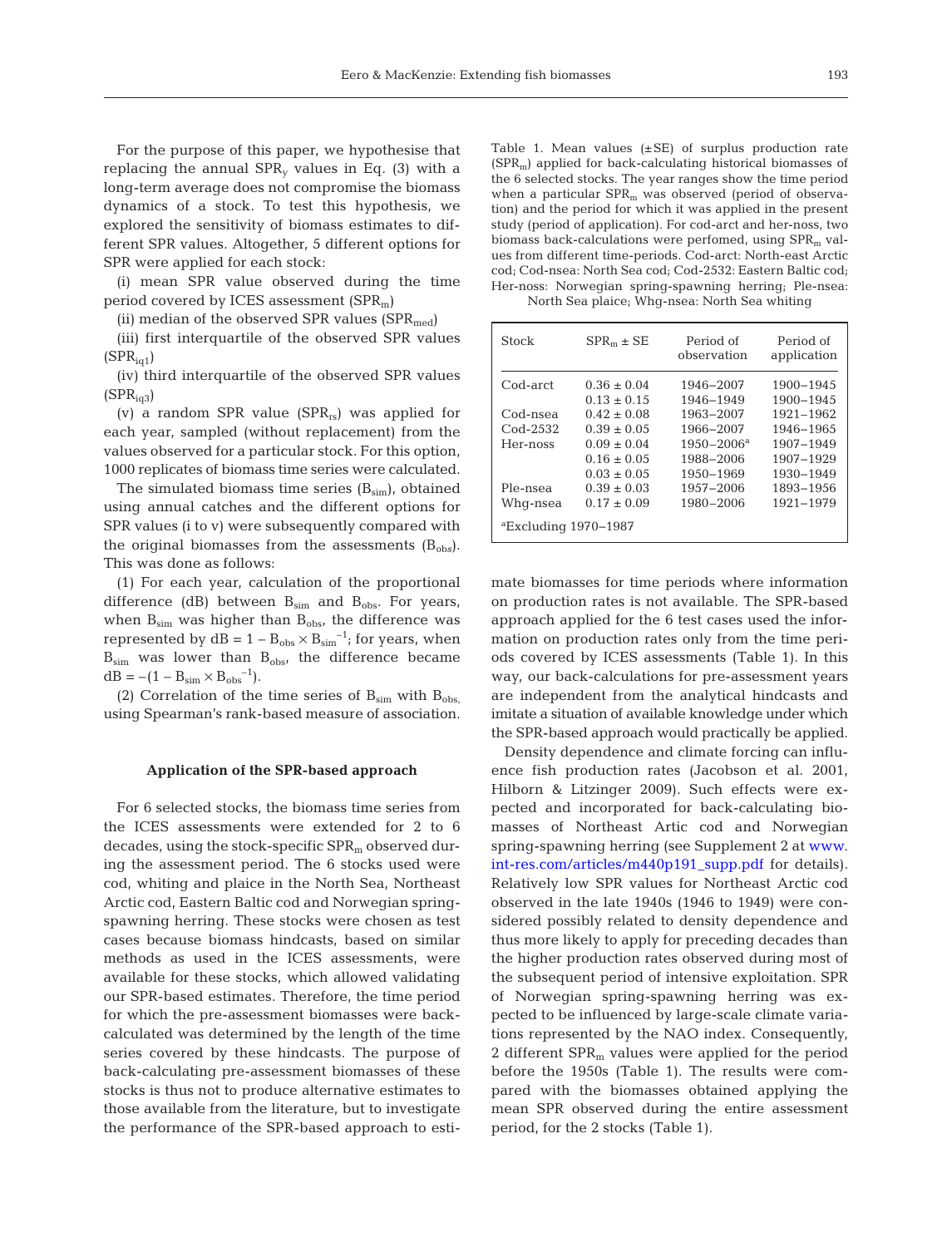

Fig. 1. Mean (filled dots), median (open triangles) and standard deviation (bars) of surplus production rate (SPR) observed during the period covered by ICES stock assessments. See Supplement 1 at www.int-res.com/articles/m440p191\_supp.pdf for identification of stocks. For the stocks marked in **bold** *italics*, significant changes in SPR during the assessment period were identified

Confidence intervals for pre-assessment biomasses of the 6 stocks represented the effect of standard error of the applied SPRm. The latter was calculated based on standard deviation of respective SPR data. For each year, an  $SPR<sub>m</sub>$  value was randomly selected from the range of confidence intervals for the mean, and 1000 replicates of pre-assessment biomasses were calculated.

**SPR values associated with different biomass levels**

SPRs could be expected to vary with stock size, due to density dependent processes (Walters et al. 2008). To identify potential links between the level of biomass and corresponding SPR, we looked at patterns in the observed SPR values associated with different biomass levels using a combined dataset for the 55 stocks included in the analyses. For this purpose, the time series of total biomass and SPR for each stock were standardised relative to the mean value observed in the time-series for a particular stock.

# **RESULTS**

## **Variability of SPR values by stocks**

Annual SPRs of most stocks were variable over time and in some cases included values several times higher or lower than the long-term average (Fig. 1). The standard deviation of SPR values is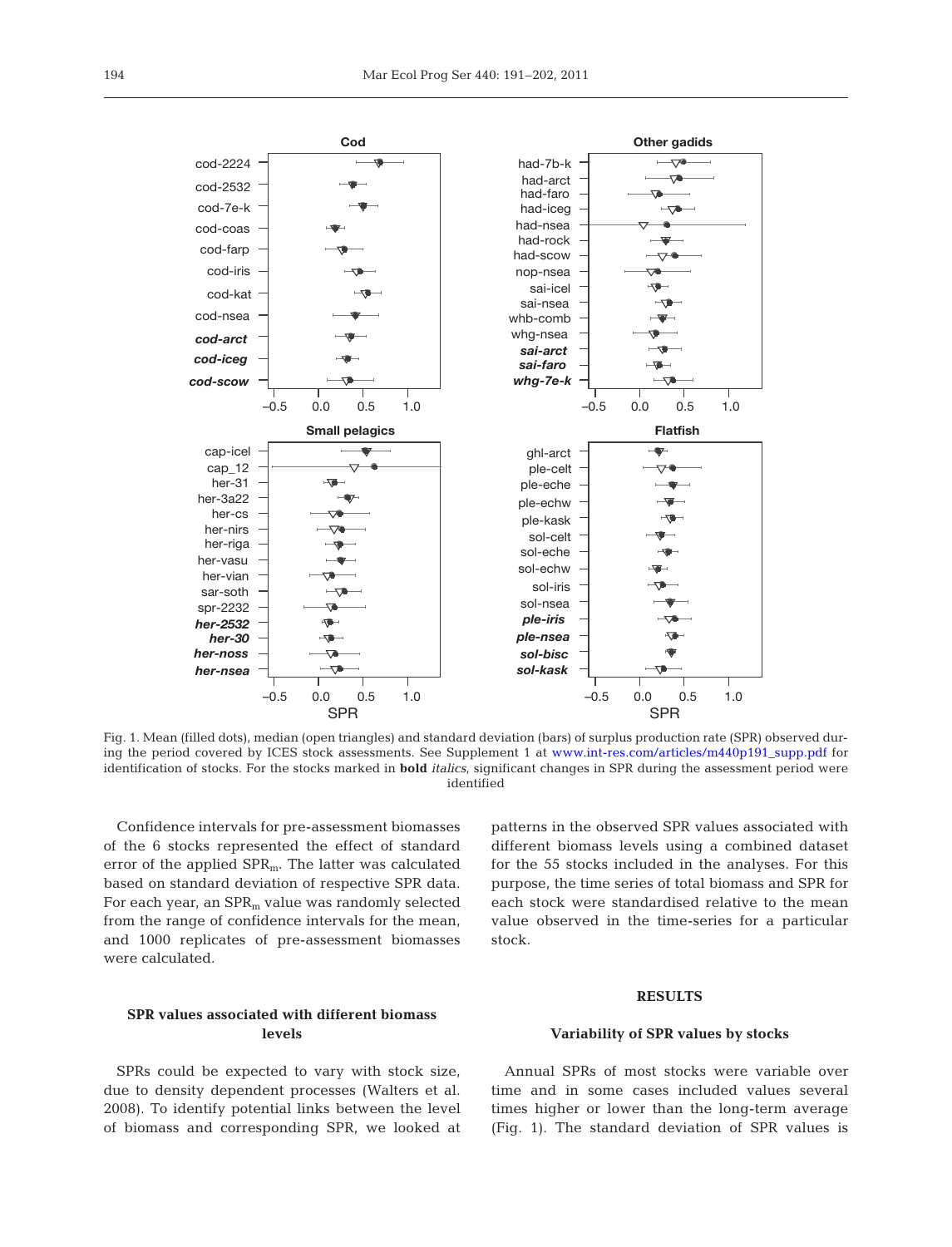shown to be highest for some gadid species (e.g. haddock and Norway pout), and small pelagics (e.g. capelin). The lowest variability in SPR values is generally observed for flatfish stocks. Despite the large inter-annual variability in SPR, average stock specific SPR (both mean and median) values were often relatively consistent for stocks of a similar species. The mean SPR of herring and sprat stocks were generally the lowest among the analysed species groups with annual values in the range of 100 to 200 g  $kg^{-1}$ , whereas the mean SPR was mostly 250 to 350 g  $kg^{-1}$  for flatfish and 200 to 400 g  $kg^{-1}$ for saithe and whiting (Fig. 1). Relatively larger variability in the average SPR is apparent for cod stocks, with values ranging from 200 to 600 g  $kg^{-1}$ . Mean and median of the observed SPR values were similar for most stock. In cases where these parameters differed, the median of the SPR values was almost always lower than the mean.

Fig. 3). Nevertheless, all correlations between the original biomasses and our back-calculated time series applying either a mean or median of the observed SPR values were positive and significant  $(p < 0.05)$ .

In contrast, applying randomly sampled SPR values for individual years resulted in generally weaker, and in some cases negative, correlations between the observed and back-calculated biomasses (Fig. 3). Further, annual deviations between the back-calculated and original biomasses became larger, compared to the results applying the mean or median SPR value for all years (Fig. 2). Applying the first or third interquartile of the observed SPR values for all years consistently over- or underestimated the biomass for most years, respectively, in some cases by up to 100 % (e.g. gadids, small pelagics; Fig. 2).

## **The sensitivity of back-calculated biomasses to different SPR values**

Applying a constant SPR for all years, instead of year-specific values, is expected to over- or under -estimate the biomass for individual years. Our results showed that positive and negative deviations from original biomasses were balanced when applying the mean or median of the observed SPR values for all years. Although the annual deviations were in some cases up to  $\pm 50\%$  (Fig. 2), the overall biomass dynamics was not compromised and the back-calculated biomasses significantly correlated with the original estimates (Fig. 3). The strongest correlations between the observed and back-calculated time series were generally obtained for cod stocks. The correlations were weaker for haddock and for some small pelagic species (capelin, sprat, sardine) (Fig. 3), which are generally characterised by relatively higher inter-annual variability of SPR (Fig. 1). In some cases, weaker correlation between our backcalculations and original biomasses appeared for stocks where significant shifts in the level of SPR had taken place over time (e.g. ple-iris, sol-kask;



Fig. 2. Variations in annual deviations between simulated and observed biomasses (dB), combined for stocks by species groups. Simulated biomasses are obtained applying mean (M), median (med), first quartile (Qrt1), third quartile (Qrt3), or randomly sampled (RS) surplus production rate values for all years, instead of the observed year-specific values. The positive and negative deviations indicate proportional over- and under-estimation of the biomass, respectively. The boxes of the box and whiskers plots show the difference between first and third quartiles, containing 50% of the observations. The whiskers represent the lowest value within 1.5 IQR (interquartile range) of the lower quartile and the highest value within 1.5 IQR of the upper quartile. The open circles are outliers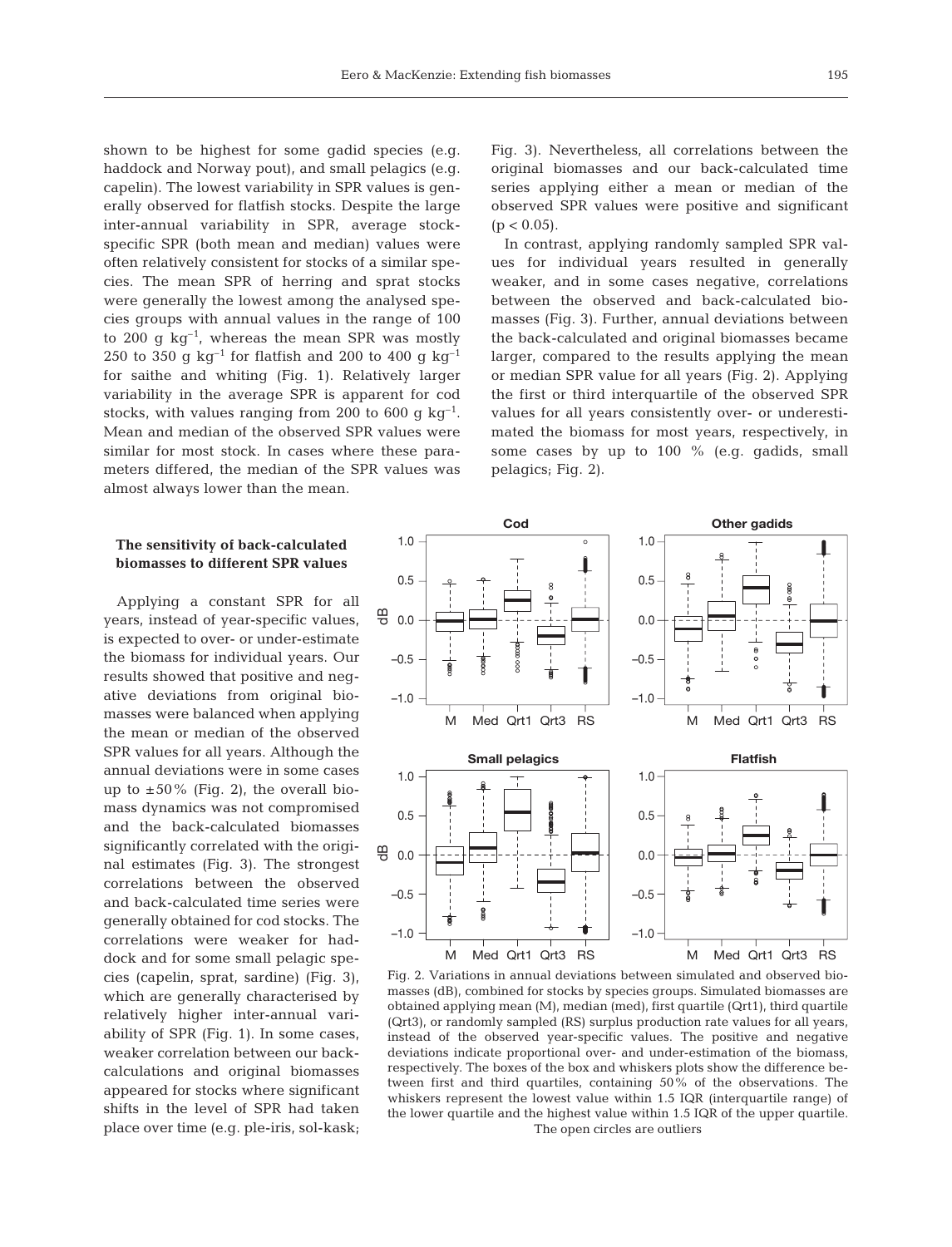

Fig. 3. Correlation coefficients (rho) between the original and back-calculated biomasses, obtained applying mean (filled dots), median (open triangles) or randomly sampled (bars representing the range of rho values obtained from 1000 replicates of biomass estimation) surplus production rate values for all years, instead of year-specific production rates. See Supplement 1 for identification of stocks. For the stocks marked in **bold** *italics*, significant changes in SPR during the assessment period were identified

## **Pre-assessment biomasses estimated using the SPR-based approach**

Applying the  $SPR<sub>m</sub>$  observed during the assessment period for 2 to 6 earlier decades produced preassessment biomasses close to the independent analytical estimates for Eastern Baltic cod, North Sea whiting and plaice (Fig. 4). However, for North Sea cod, Northeast Arctic cod and Norwegian springspawning herring, the biomasses back-calculated using the  $SPR<sub>m</sub>$  from the entire assessment period were substantially lower compared to the analytical estimates. The correspondence between the analytical hindcasts and our back-calculations was considerably improved when taking into account the expected effects of density dependence and major climate variations on the SPR of Northeast Arctic cod and Norwegian spring-spawning herring, respectively (Fig. 4).

A discrepancy between the analytical hindcast and our back-calculation remained for North Sea cod (Fig. 4). Applying mean SPR observed in the entire assessment period to the years from the early 1960s back to the 1920s underestimated the pre-assessment biomass by approximately 50  $%$  (Fig. 4). According to the historical estimates, the SPR of North Sea cod significantly increased in the early 1960s, just before the beginning of the ICES assessment (Fig. 5). Interestingly, the increase in SPR of North Sea cod in the early 1960s coincided with increased productivity of 2 other major cod stocks in the North Atlantic—Northeast Arctic and Icelandic cod—for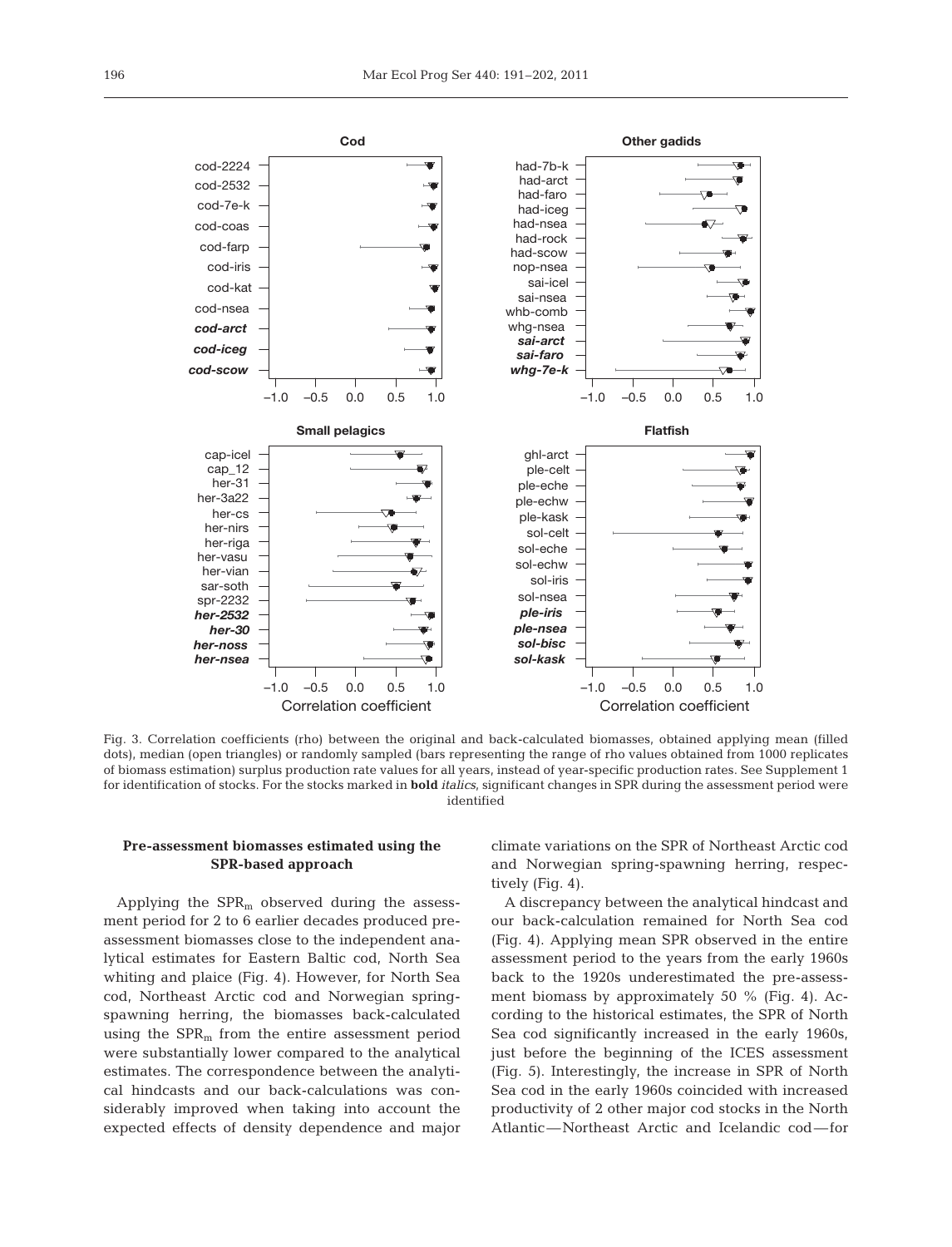

Fig. 4. Biomasses of Northeast Arctic cod (cod-arct), North Sea cod, whiting and plaice (cod-nsea, whg-nsea and ple-nsea, respectively), Eastern Baltic cod (cod-2532) and Norwegian spring-spawning herring (her-noss). Biomasses for preassessment years are back-calculated based on mean surplus production rates  $(SPR_m)$  observed during the assessment period (solid red lines). For cod-arct and her-noss, alternative biomass estimates taking into account expected effects of density dependence and climate variability, respectively, are presented (black broken lines). The confidence intervals (shaded areas) represent the effect of standard error of the  $SPR<sub>m</sub>$  value applied in the calculations. The back-calculated biomasses are shown in comparison with hindcasts using virtual population analysis methods (dots). Vertical dashed lines mark the beginning of biomass time series from regular ICES assessments (solid black lines)

which longer assessment histories from ICES are available (Fig. 5).

# **SPR values corresponding to different biomass levels**

Within the range of values observed in the available time series, the above-average biomasses were mostly associated with below-average SPR values. However, similar low production rates also occurred at relatively low biomasses. At below-average biomass levels, the relatively higher and lower SPR values compared to the mean were equally represented (Fig. 6).

#### **DISCUSSION**

# **Considerations for assumptions on pre-assessment production rates**

The approach of back-calculating fish biomasses based on annual catches and SPRs relies on the assumption of the level of productivity in preassessment years. Assuming that the average SPR in pre-assessment years was similar to the assessment period, the biomass time series can easily be extended by applying the mean or median of the SPR values observed. In our examples, the SPR of North Sea plaice and whiting from the assessment period could successfully be back-extrapolated for 60 more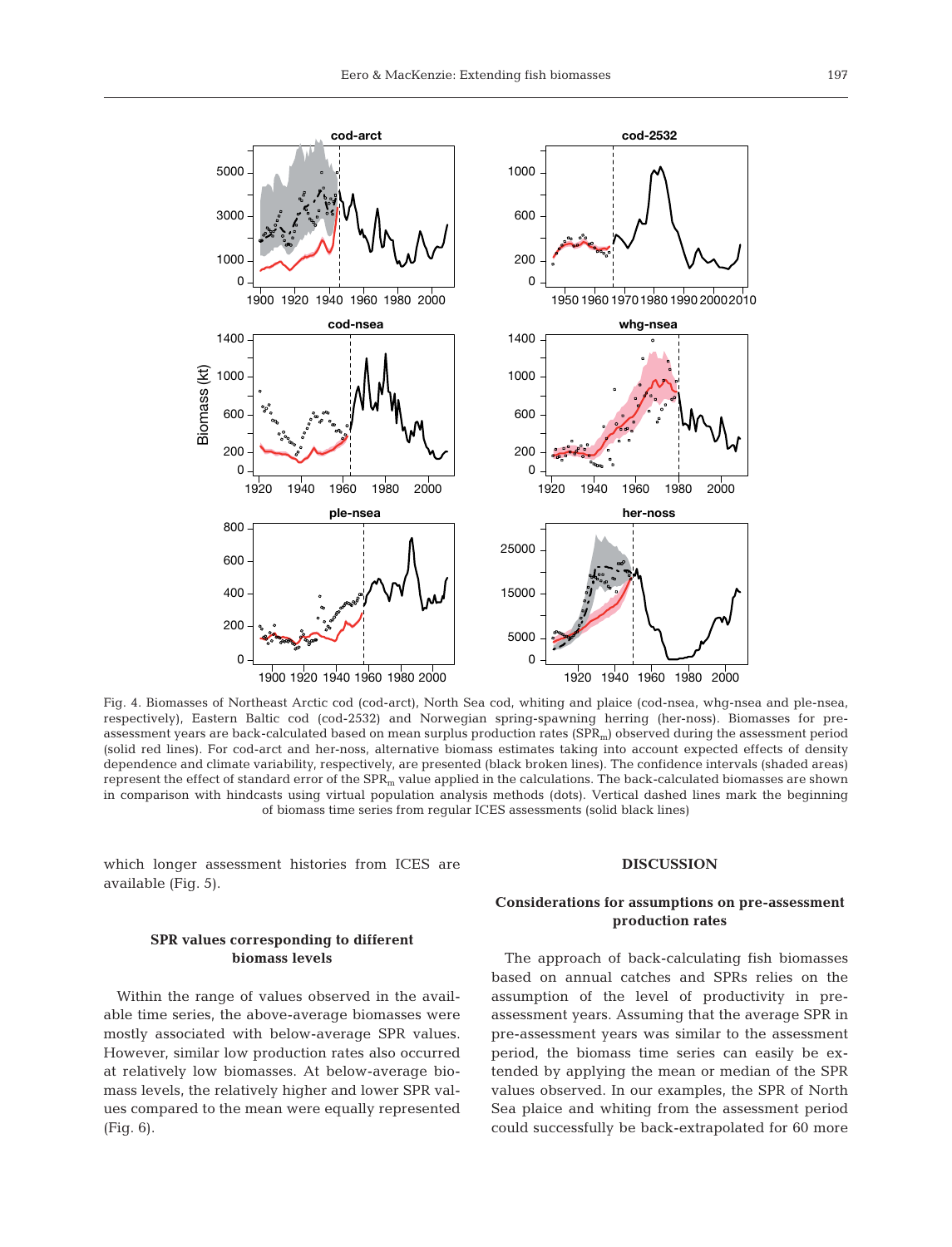Fig. 6. Annual standardized surplus production rate  $(SPR_{st})$ corresponding to the relative biomass  $(B_{st})$  in the same year, combined for all stocks included in the analyses. The values above and below 1 represent proportionally higher or lower B or SPR values in a given year compared to the long-term mean, respectively. Density of the observations is estimated using a 2-dimensional kernel density function

0.0 0.5 1.0 1.5 2.0

 $\mathsf{B}_{\mathsf{st}}$ 

-0.5

0.0

0.5

1.0

SPR<sub>st</sub>

1.5

2.0

2.5

0.0

0.2

0.4

0.6

0.8

whereas applying the median SPR could produce more balanced results (Fig. 2).

The main challenge for the SPR-based approach appeared to be longer time periods with different mean levels of productivity (Mohn & Chouinard 2007). Applying consistently too high or too low SPR values for individual years can result in a substantial under- or overestimation of the overall level of biomass (Figs. 2 & 4). SPR is considered to vary either with stock size due to density dependence (Walters et al. 2008), or due to changes in environmental or other ecosystem-related factors (e.g. Jacobson et al. 2001).

#### **Density dependence**

According to the theory of density dependence, SPRs are expected to follow a dome-shaped pattern, where the productivity of unexploited biomass is close to zero and the highest productivity corresponds to an intermediate biomass level (Schaefer 1954). Logistic population growth models assume the rate of production to increase continuously as the stock abundance declines (Hilborn & Litzinger 2009). Alternative hypotheses suggests the opposite, i.e. the SPR declines at a low biomass (Hutchings 2000, Hutchings & Reynolds 2004). In practice, the dependence of SP on stock size is difficult to detect, as factors other than stock size impact on recruitment and other parameters of SP (Walters et al. 2008).



years, which is longer than the ICES assessment history for these stocks (Fig. 4). The approach appeared to be robust to inter-annual fluctuations and shortterm changes in productivity (Figs. 2 & 3).

Applying the mean or median SPR would in most cases likely lead to a similar result as the values for the 2 parameters have been similar for most stocks (Fig. 1). However, for some stocks (e.g. haddock, capelin), very high SPR values have occasionally been observed, resulting in a higher mean SPR for these stocks compared to the median (Fig. 1). In such cases, applying the mean SPR would under-estimate the annual biomass more often than over-estimate it,

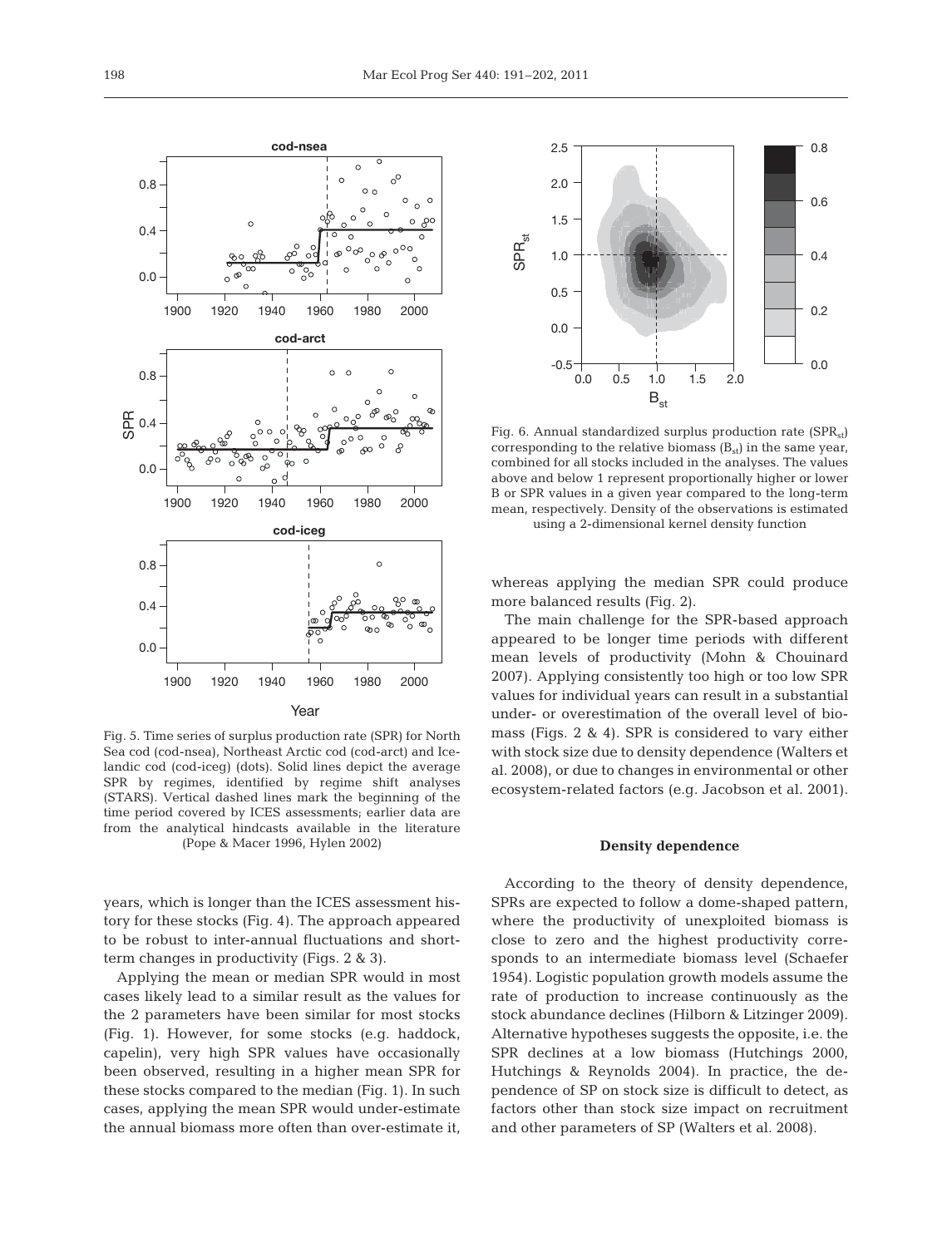The stock biomasses and their exploitation rates varied many-fold during the period of available data (Fig. 6, Supplement 3 at [www.int-res.com/](http://www.int-res.com/articles/suppl/m440p191_supp.pdf) articles/m440p191\_supp.pdf). The relatively higher biomasses were generally associated with belowaverage SPR values, which could be related to density dependence. However, similar low SPR values were also observed at low biomasses (Fig. 6). Moreover, the observed SPR values did not show any association with concurrent exploitation rates (Supplement 3). We conclude that for the stocks exploited at least at a moderate level, and when the biomass is not far outside the observed range, density dependence is likely not a major concern for backcalculating biomasses based on SPR.

However, density dependence may become a concern for making assumptions on historical production rates when the stock size reaches higher levels than those observed in the assessment period and when the exploitation rate is low. In such a situation, and when a relationship between the stock size and a corresponding SPR cannot be established, applying the lowest SPR level observed for a particular stock may be a reasonable option. This approach was followed in the example for Northeast Arctic cod, where applying the low average SPR observed in the 1940s generated a pre-assessment biomass trajectory more similar to the available analytical hindcast, compared to the back-calculation that applied the average SPR from the entire assessment period (1946–2007). How ever, this approach may not be applicable for earlier time periods with low exploitation when the structure and properties of fish communities were dif ferent, including higher biomasses of top predators (Rosenberg et al. 2005, Lotze & Worm 2009). Competition for both prey and space may have resulted in different production rates of individual populations than those observed in the 20th century, in the period of intensified exploitation. Therefore, when the SPRbased approach is used for estimating fish biomasses further back than the 20th century, the results should be treated with caution.

#### **Environmental and ecological impacts**

Environmental conditions can influence productivity of fish stocks either directly, through physiological processes, or indirectly, through ecosystem processes such as food availability and predation (Stenseth et al. 2002, Brander 2007, Möllmann et al. 2009). Climate effects are generally considered to most dramatically influence small pelagic species (Alheit &

Hagen 1997, MacKenzie & Köster 2004, Cahuin et al. 2009). For stocks where links between stock productivity and climate variables can be established, climate effects could be incorporated in back calculating historical biomasses, as data on climate variables are usually available for longer time periods than stock assessments. This is demonstrated in the example of Norwegian spring-spawning herring, where applying different  $SPR<sub>m</sub>$  values for different periods, according to major changes in climate forcing, improved the correspondence between the analytical estimates and our back-calculations compared to the analyses applying a constant production rate for all years (Fig. 4).

Accounting for changes in production rates is challenging in situations where the mechanisms causing changes in productivity regimes are not fully understood. In our example, the apparently simultaneous increase in productivity of the 3 largest cod stocks in the North Atlantic, i.e. Northeast Arctic, Icelandic and North Sea cod, in the 1960s (Fig. 5) is particularly interesting because the 3 stocks inhabit widely different thermal ranges, whereas temperature is considered to have opposite effects on cod stocks distributed in northerly and southerly areas (Planque & Fredou 1999, Mantzouni & MacKenzie 2010). Synchronies and asynchronies of population responses within and between oceanic regions and between functional groups are likely to occur (Link et al. 2009, Megrey et al. 2009). The SPR-based approach for back-calculating biomasses would greatly benefit from an improved understanding of these mechanisms and how a change in productivity of one stock could relate to neighbouring populations. This understanding could facilitate using long-term data, which are available for some stocks, to improve the assumptions on historical production rates for related populations. For example, this approach could potentially have enabled us to account for a lower productivity of North Sea cod before the early 1960s (Fig. 4), when longer assessment history available for Northeast Arctic and Icelandic cod indicated lower productivity for these stocks (Fig. 5).

## **Practical applications for the SPR-based approach**

The SPR-based approach for back-calculating fish biomasses is considered to be best applicable for periods with moderate to high exploitation rates. Within the range of exploitation rates represented in the available data, the accuracy of the backcalculated biomasses did not appear to be associated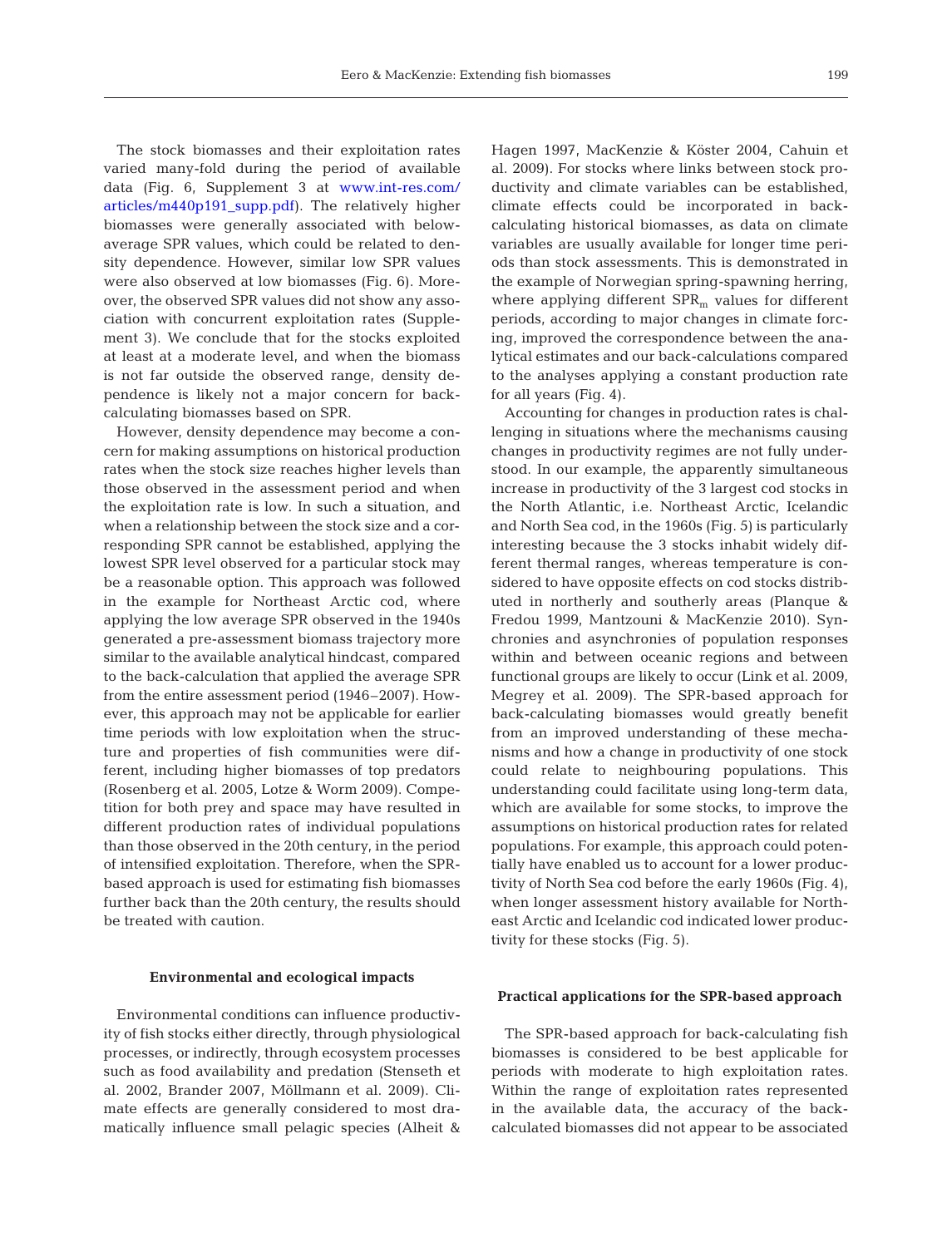with concurrent levels of fishing mortality (Supplement 3). However, it could be expected that in situations of very low fishing, when the stock dynamics are largely driven by biological productivity, the uncertainties in assumed production rates become more influential for the resulting biomass estimates. The time scale for which the SPR-based approach could be applied is thus stock-specific and depends on, amongst other factors, fisheries developments. The fisheries in North Atlantic were generally developed far before the modern stock assessments began (Holm & Starkey 1998), and systematic catch data is available for most stocks extending back to at least the 1950s or the early 1900s. Given that most stock assessment time series begin only in the 1970s or later (Table S2 in Supplement 1), the SPR-based approach could facilitate extending the biomasses of many stocks for several more decades than currently available from the assessments. When applied for different species, the accuracy of the back-calculated biomasses should generally be expected to be relatively lower for species with high inter-annual variability in production rates (Fig. S4 in Supplement 4 at [www.int-res. com/ articles/m440p191\\_supp.pdf\)](http://www.int-res.com/articles/suppl/m440p191_supp.pdf).

Making assumptions on SPR may be challenging in situations where large changes in ecosystem structure or productivity have taken place, for example due to eutrophication, or removal of large marine predators (Lotze & Worm 2009, Eero et al. 2011). However, many populations of top predators already declined before the 20th century (Lotze & Worm 2009), i.e. before the time period that the SPR approach is intended to be mainly applied to. Further, and perhaps unexpectedly, the well-documented regime shifts in the late 1980s in the North Sea (Beaugrand et al. 2003, Beaugrand 2004) and in the Baltic Sea (Köster et al. 2003, Möllmann et al. 2009), which, amongst other factors, involved declines of recruitment of gadoids in both areas, do not appear to have caused a significant change in the SPR of these species (Table S2 in Supplement 1). This could be due to processes impacting different components of SP which could counteract each other (Lorenzen & Engberg 2002) and lead to a stable SPR. The productivity rate may thus, in some cases, be more robust to ecosystem changes than its individual components, which is beneficial for the SPR-based approach. The back-calculated biomasses could be evaluated for potential bias using any supporting information, such as qualitative or anecdotal information from the fisheries, or some fragmentary data on changes in population abundance. This type of information usually forms the largest body of available historical evidence (Starkey et al. 2007, Fortibuoni et al. 2010), and could be very valuable for validating the time series of biomass dynamics from methods such as the SPR-based approach.

The SPR-based approach is considered to be particularly useful in relation to multi-species and ecosystem analyses. The length of available biomass time series usually differs widely between populations inhabiting a given ecosystem. This is a common problem for multi-species and food-web modelling (Hjermann et al. 2007) and the timescale considered in these models is usually determined by the shortest time series. The SPR-based approach could facilitate obtaining proxies for longer-term biomass developments for stocks with short assessment information, and consequently allow making use of the longerterm information which may be available for some species, to evaluate different hypotheses related to ecosystems and their drivers. In this way, our approach can complement the results from other methods used for long-term biomass estimates and ecosystem analyses, such as those from Ecopath models (e.g. Christensen et al. 2003), which are based on a different set of assumptions (e.g. diet composition and predator−prey functional re sponses).

In addition to extending the biomass time series for stocks for which assessments are available, the SPRbased approach could also be useful in contemporary data-poor situations, where routine stock assessments are not performed. Average production rates appear in some cases to be relatively consistent for stocks of a similar species (Fig. 1). Thus, if a starting value for a biomass for some recent year can be estimated, for example from survey data, and a time series of catch data is available, the knowledge of average production rates of related populations could facilitate deriving proxies for biomass dy namics.

In summary, we believe that when applied with a suitable caution, the SPR-based approach can contribute to developing a longer term perspective in marine ecology and management. It could provide proxies for biomasses developments for several more decades than currently available from the assessments, for stock for which longer time series will otherwise likely never be available due to insufficient data for conventional methods. The simple approximation of biomass dynamics based on production rates could support the investigations of longer-term developments in fish communities and foodwebs and contribute to providing new insights into the impacts of various natural and human drivers.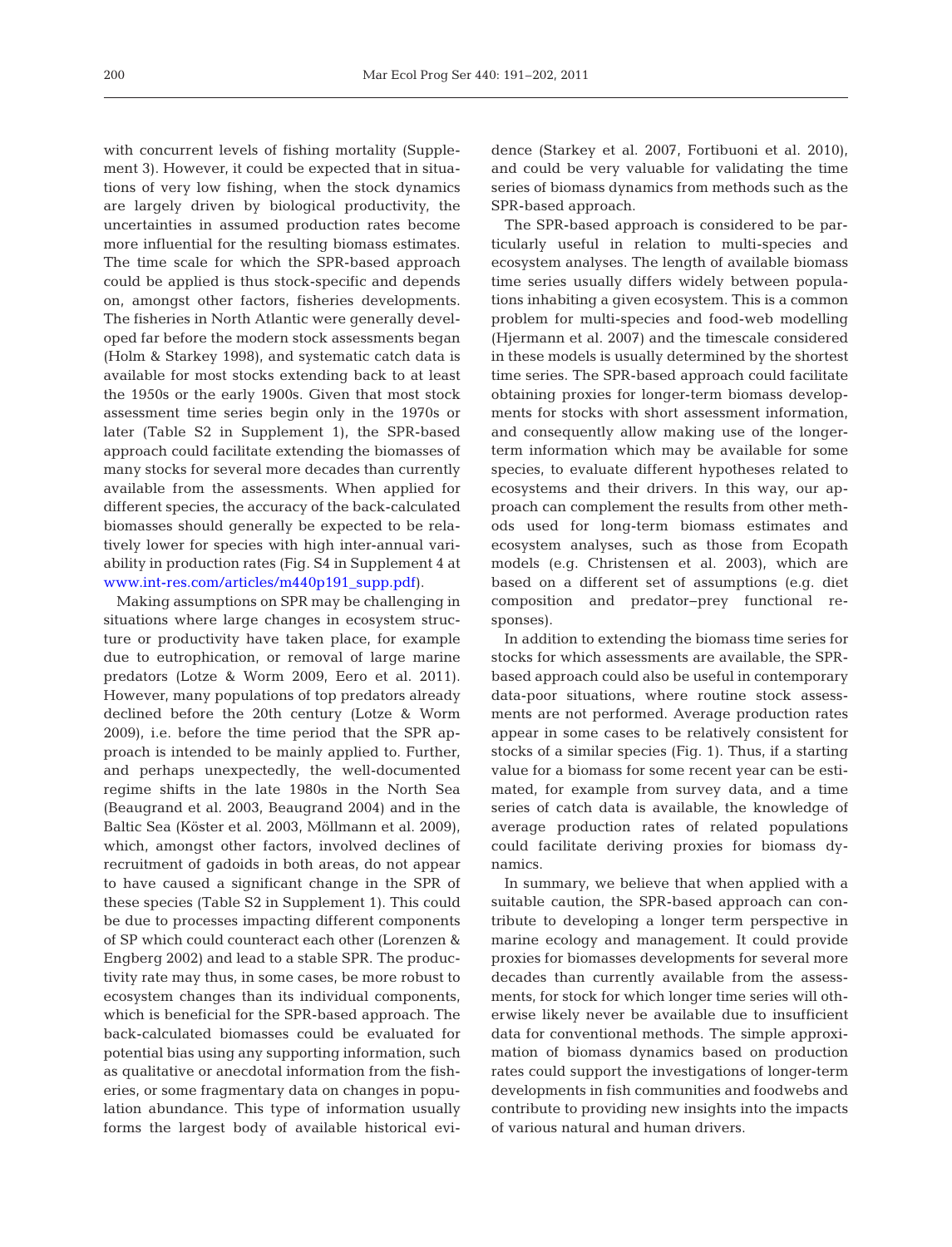*Acknowledgements.* This study was supported by the History of Marine Animal Populations (HMAP) project in the Census of Marine Life program, the Danish Network for Fisheries and Aquaculture Research (FISHNET) and the Danish National Research Foundation project Center for Macroecology, Evolution and Climate (CMEC). We thank J. Pope for providing original data from his earlier works, and 3 anonymous reviewers for helpful comments and suggestions.

## LITERATURE CITED

- ▶ Alexander KE, Leavenworth WB, Cournane J, Cooper AB and others (2009) Gulf of Maine cod in 1861: historical analysis of fishery logbooks, with ecosystem implications. Fish Fish 10: 428−449
- ► Alheit J, Hagen E (1997) Long-term climate forcing of European herring and sardine populations. Fish Oceanogr 6: 130−139
- ► Baker CS, Clapham PJ (2004) Modelling the past and future of whales and whaling. Trends Ecol Evol 19:365-371
- $\blacktriangleright$  Beaugrand G (2004) The North Sea regime shift: evidence, causes, mechanisms and consequences. Prog Oceanogr 60: 245−262
- ▶ Beaugrand G, Brander KM, Lindley JA, Souissi S, Reid PC (2003) Plankton effect on cod recruitment in the North Sea. Nature 426:661-664
- ▶ Brander KM (2007) Global fish production and climate change. Proc Natl Acad Sci USA 104: 19709−19714
- Cahuin SM, Cubillos LA, Niquen M, Escribano R (2009) Cli-➤ matic regimes and the recruitment rate of anchoveta, *Engraulis ringens*, off Peru. Estuar Coast Shelf Sci 84: 591−597
- Cardinale M, Linder M, Bartolino V, Maiorano L, Casini M ➤ (2009) Conservation value of historical data: reconstructing stock dynamics of turbot during the last century in the Kattegat-Skagerrak. Mar Ecol Prog Ser 386: 197−206
	- Christensen V, Guenette S, Heymans JJ, Walters CJ, Watson R (2003) Hundred-year decline of North Atlantic predatory fishes. Fish Fish 4: 1−24
	- Eero M, Köster FW, Plikshs M, Thurow F (2007) Eastern Baltic cod *(Gadus morhua callarias)* stock dynamics: Extending the analytical assessment back to the mid-1940s. ICES J Mar Sci 64: 1257−1271
- Eero M, MacKenzie BR, Köster FW, Gislason H (2011) Multi-➤ decadal responses of a cod *(Gadus morhua)* population to human-induced trophic changes, exploitation and climate variability. Ecol Appl 21:214-226
	- Engelhard GH (2008) One hundred and twenty years of change in fishing power of English North Sea trawlers. In:Payne A, Cotter J, Potter J (eds) Advances in Fisheries Science. 50 years on from Beverton and Holt. Blackwell Publishing, Oxford, p 1–25
- ► Fortibuoni T, Libralato S, Raicevich S, Giovanardi O, Solidaro C (2010) Coding early naturalists' accounts into long-term fish community changes in the Adriatic Sea (1800-2000). PLoS ONE 5: e15502
- ► Hilborn R, Litzinger E (2009) Causes of decline and potential for recovery of Atlantic cod populations. Open Fish Sci J 2: 32−38
- Hjermann DØ, Bogstad B, Eikeset AM, Ottersen G, ➤ Gjøsæter H, Stenseth NC (2007) Food web dynamics affect Northeast Arctic cod recruitment. Proc Biol Sci 274: 661−669
- Holm P (2002) History of marine animal populations: a global research program of the census of marine life. Oceanol Acta 25: 207−211
- Holm P, Starkey DJ (eds) (1998) North Atlantic Fisheries. Markets and modernisation. Studia Atlantica, 2, Centre for Maritime and Regional History, Esbjerg
- ► Hutchings JA (2000) Collapse and recovery of marine fishes. Nature 406:882-885
- ► Hutchings JA, Reynolds JD (2004) Marine fish population collapses: consequences for recovery and extinction risk. BioScience 54:297-309
	- Hylen A (2002) Fluctuations in abundance of Northeast Arctic cod during the 20th century. ICES Mar Sci Symp 215: 543−550
- Jackson ST, Hobbs RJ (2009) Ecological restoration in the ➤ light of ecological history. Science 325:567-569
- ► Jackson JBC, Kirby MX, Berger WH, Bjorndal KA and others (2001) Historical overfishing and the recent collapse of coastal ecosystems. Science 293: 629−637
- Jacobson LD, De Oliveira JAA, Barange M, Cisneros-Mata ➤ MA and others (2001) Surplus production, variability, and climate change in the great sardine and anchovy fisheries. Can J Fish Aquat Sci 58: 1891−1903
	- Köster FW, Möllmann C, Neuenfeldt S, Vinther M and others (2003) Fish stock development in the central Baltic Sea (1976−2000) in relation to variability in the physical environment. ICES Mar Sci Symp 219: 294−306
- Link JS, Stockhausen WT, Skaret G, Overholtz W and others ➤ (2009) A comparison of biological trends from four marine ecosystems: synchronies, differences, and commonalities. Prog Oceanogr 81:29-46
- Lorenzen K, Engberg K (2002) Density-dependent growth as ➤ a key mechanism in the regulation of fish populations: evidence from among-population comparisons. Proc Biol Sci 269:49-54
- ▶ Lotze HK, Worm B (2009) Historical baselines for large marine animals. Trends Ecol Evol 24:254-262
- Lotze HK, Lenihan HS, Bourque BJ, Bradbury RH and others ➤ (2006) Depletion, degradation, and recovery potential of estuaries and coastal seas. Science 312: 1806−1809
- ▶ MacKenzie BR, Köster FW (2004) Fish production and climate: sprat in the Baltic Sea. Ecology 85:784-794
- MacKenzie BR, Ojaveer H, Eero M (2011) Historical ecol-➤ ogy provides new insights for ecosystem management: eastern Baltic cod case study. Mar Policy 35: 266−270
- ► Mantzouni I, MacKenzie BR (2010) Productivity responses of a widespread marine piscivore, *Gadus morhua*, to oceanic thermal extremes and trends. Proc Biol Sci 277: 1867−1874
- ► Megrey BA, Hare JA, Stockhausen WT, Dommasnes A and others (2009) A cross-ecosystem comparison of spatial and temporal patterns of covariation in the recruitment of functionally analogous fish stocks. Prog Oceanogr 81: 63−92
- ▶ Mohn RK, Chouinard GA (2007) Harvest control rules for stocks displaying dynamic production regimes. ICES J Mar Sci 64:693-697
- Möllmann C, Diekmann R, Müller-Karulis B, Kornilovs G, ➤ Plikshs M, Axe P (2009) Reorganization of a large marine ecosystem due to atmospheric and anthropogenic pressure: a discontinuous regime shift in the central Baltic Sea. Glob Change Biol 15: 1377−1393
- ▶ Ojaveer H, MacKenzie BR (2007) Historical development of fisheries in northern Europe−reconstructing chronology